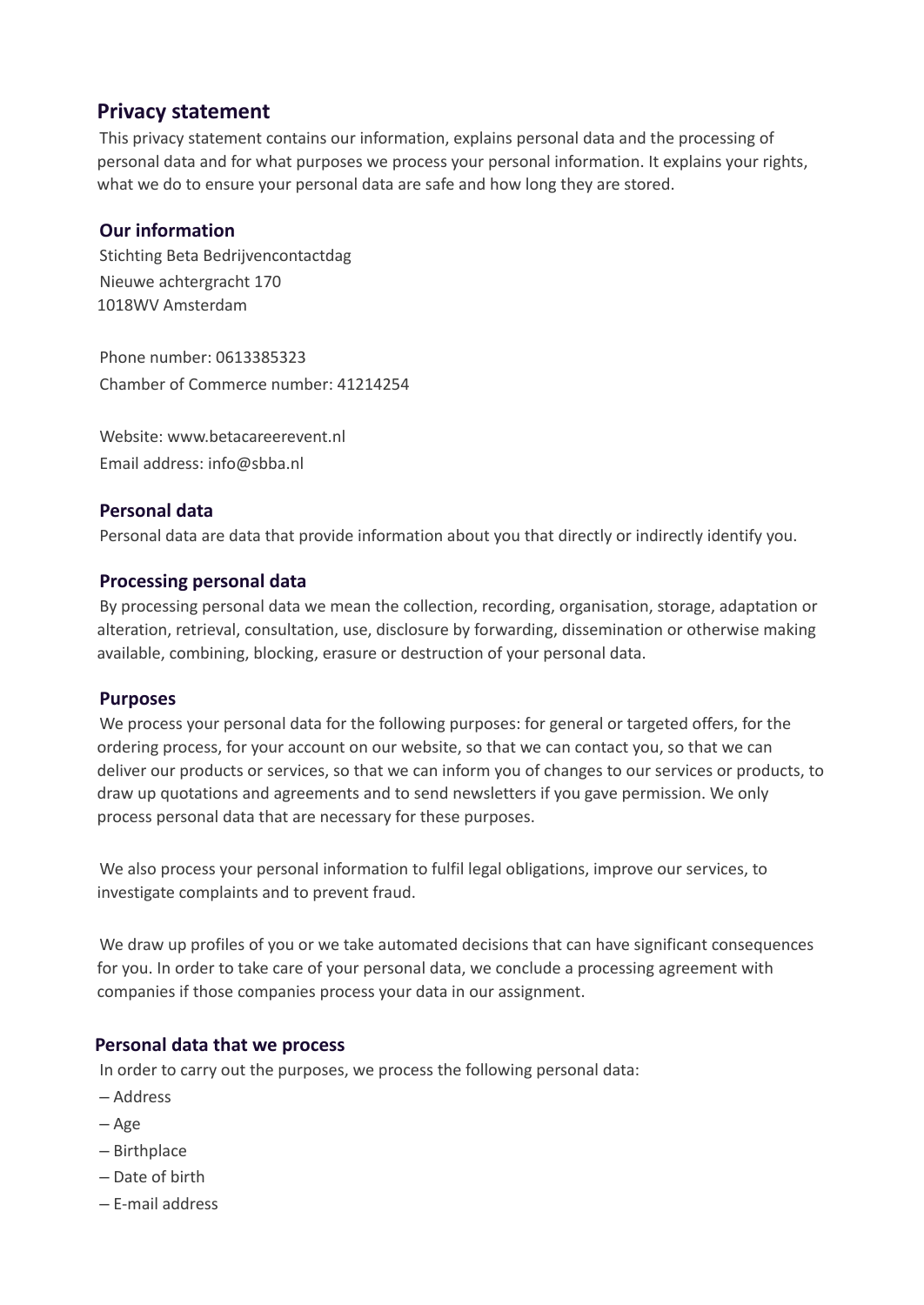- ‒ Education
- ‒ First and last name
- ‒ Function
- ‒ Gender
- ‒ Marital status
- ‒ Medical data
- ‒ Membership trade union
- ‒ Personal data on visual material
- ‒ Phone number
- ‒ Political views
- Race or ethnic origin
- ‒ Religious or philosophical beliefs
- ‒ Sexual behavior or sexual orientation

#### **You also have rights**

Wish to know which personal data we processed? Send an email to info@sbba.nl with a request for access to your data. You will receive a response to the request within four weeks.

Are your personal data incorrect, incomplete, irrelevant for the purposes for which they are processed or otherwise in breach of the General Data Protection Regulation (GDPR) or other legislation? Then you have the right to correction of your personal data. Correction means correction, addition, deletion or blocking of your personal data. You also have the right to object to the processing of your personal data, the right to have less data processed, the right to withdraw permission you have given and the right to data portability. Contact us by phone: 0613385323. You will receive a response to the request within four weeks. We would also like to point out the possibility of submitting a complaint to the Dutch Data Protection Authority.

You can also view and modify personal data in your account on our website.

#### **Safety**

Personal data are personal and should remain personal. We find it just as important as you that your personal data do not go public or are processed unlawfully. We therefore apply all possible technical and organisational measures to safely handle your personal data. To secure your personal data we use DNSSEC, a protocol for handling data leaks and security incidents, a secure internet connection, assigning responsibilities for information security, automatic removal of old data, backups, encryption, limited access to personal data, passwords for electronic systems, pseudonymization, regular monitoring of log files, regular security tests and security software such as a virus scanner and firewall.

#### **Storage personal data**

We do not store your personal data longer than is strictly necessary for carrying out the purposes. If there are legal requirements applicable to the storage, the personal data are no longer stored than required by law.